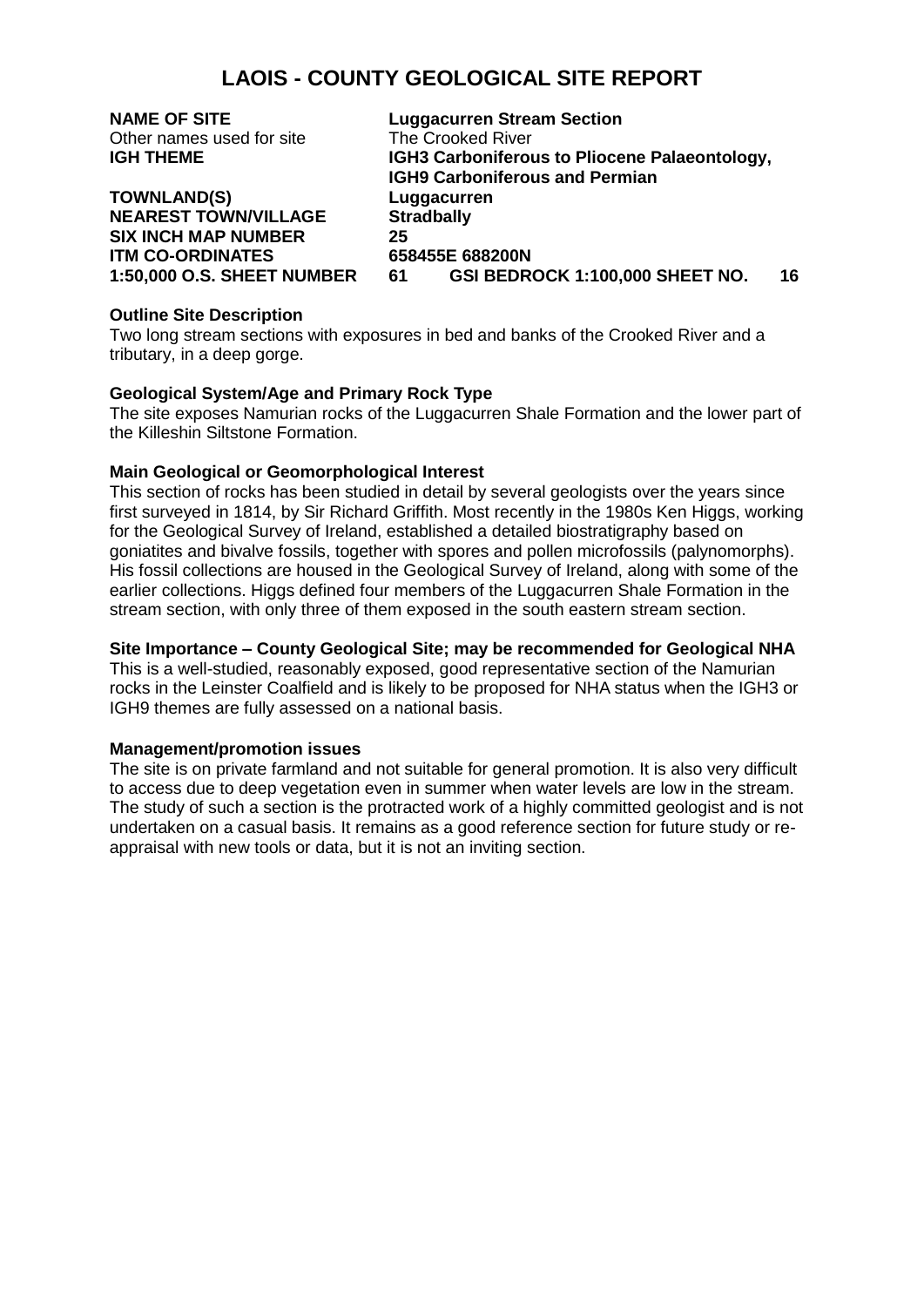



Luggacurren stream exposures. Luggacurren stream exposures.



Luggacurren stream exposures. Luggacurren stream exposures.





Luggacurren stream exposures. Luggacurren stream exposures.







Luggacurren stream exposures. Luggacurren south eastern stream is in a gully to the left of this road.